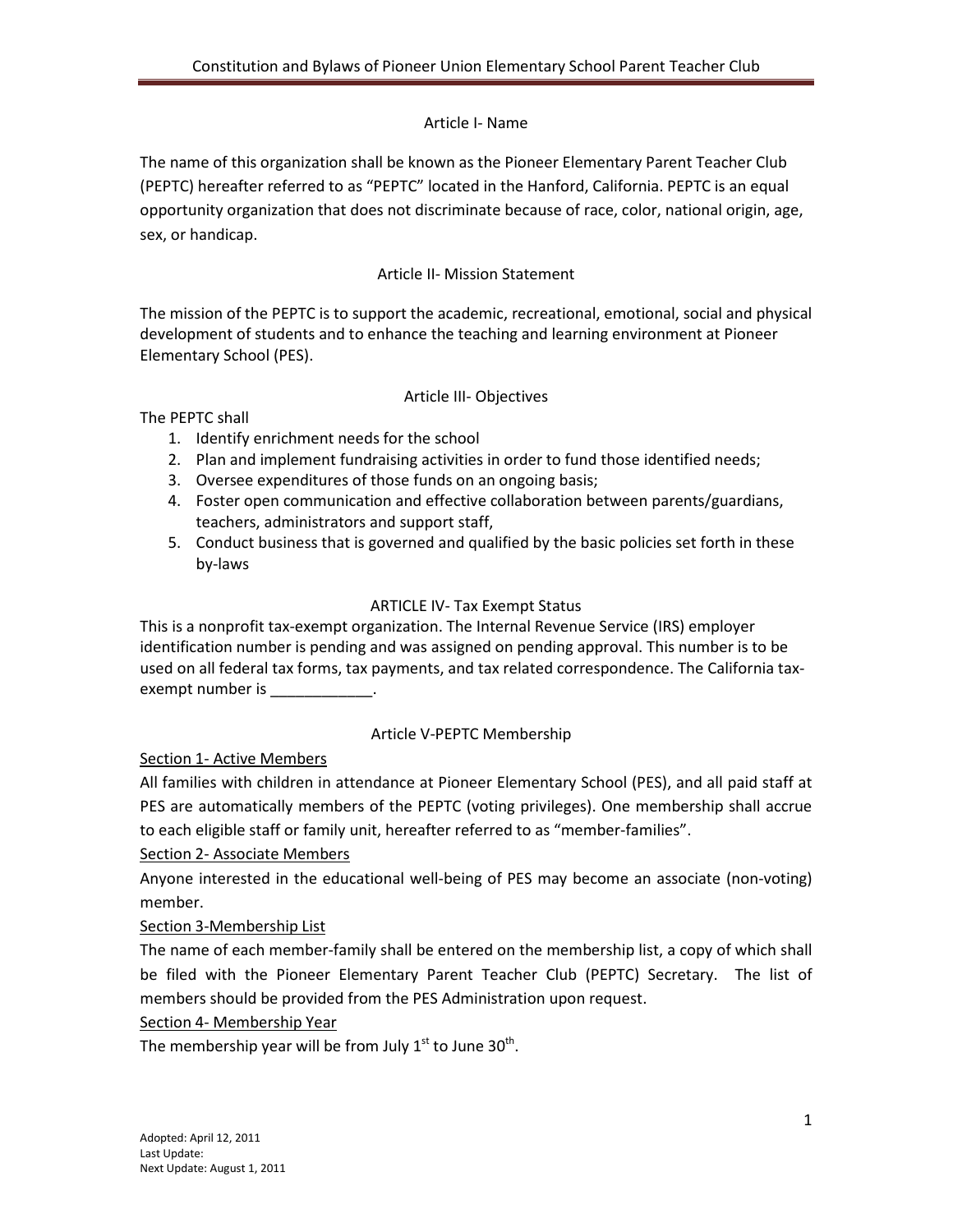### Section 5- Termination of Membership

Membership shall be deemed in full force and effect until one of the following occurs: (a) if membership status accrues through paid employment with PES, the termination of such employment; or (b) if membership status accrues through the attendance of child/children at PES, the termination of attendance of all of the member-families children at PES.

### Section 6- Membership Privileges-

All member-families shall be encouraged to attend as many meetings as possible and to assist in, and benefit from, all services and functions performed by the PEPTC.

a. All members are entitled to cast one (1) vote on any matter submitted to the membership

### Section 7- Membership Responsibility

All member-families acting in the authority of PEPTC are expected to always follow the PEPTC's Mission Statement and Goals while conducting business and not limited to the following:

- a. Actively participate in the functions of the PEPTC and PES. This may include but is not limited to:
	- 1. Attending meetings
	- 2. Volunteering in the classroom/events
- b. Ensure the Executive Board is conducting business in accordance with the PEPTC 's bylaws
- c. Communicate concerns of the Board's operations directly to the Board

### Section 8- Property of PEPTC

Membership shall carry no vested interest in the PEPTC or its property. In the event of the dissolution of the PEPTC, after paying or adequately providing for the debts and obligations of the PEPTC, all rights, title and interest in the remaining assets of the PEPTC shall be donated to the PES.

#### Article VI- The Board of Officers

### Section 1- Operation

The Board of Officers ("Board or Executive Board") shall be the governing body of the PEPTC and shall have general supervision over its activities and business affairs provided that such general powers shall be exercised to further the declared objectives and policies of the PEPTC.

### Section 2- Membership/Composition/Term

a. The Board of Officers consists of the President, Vice President, Treasurer, Secretary, and one (1) Teacher Representative. The President, Treasurer and Secretary are required positions and must be filled. The positions of President, Vice President, Treasurer and Secretary, will be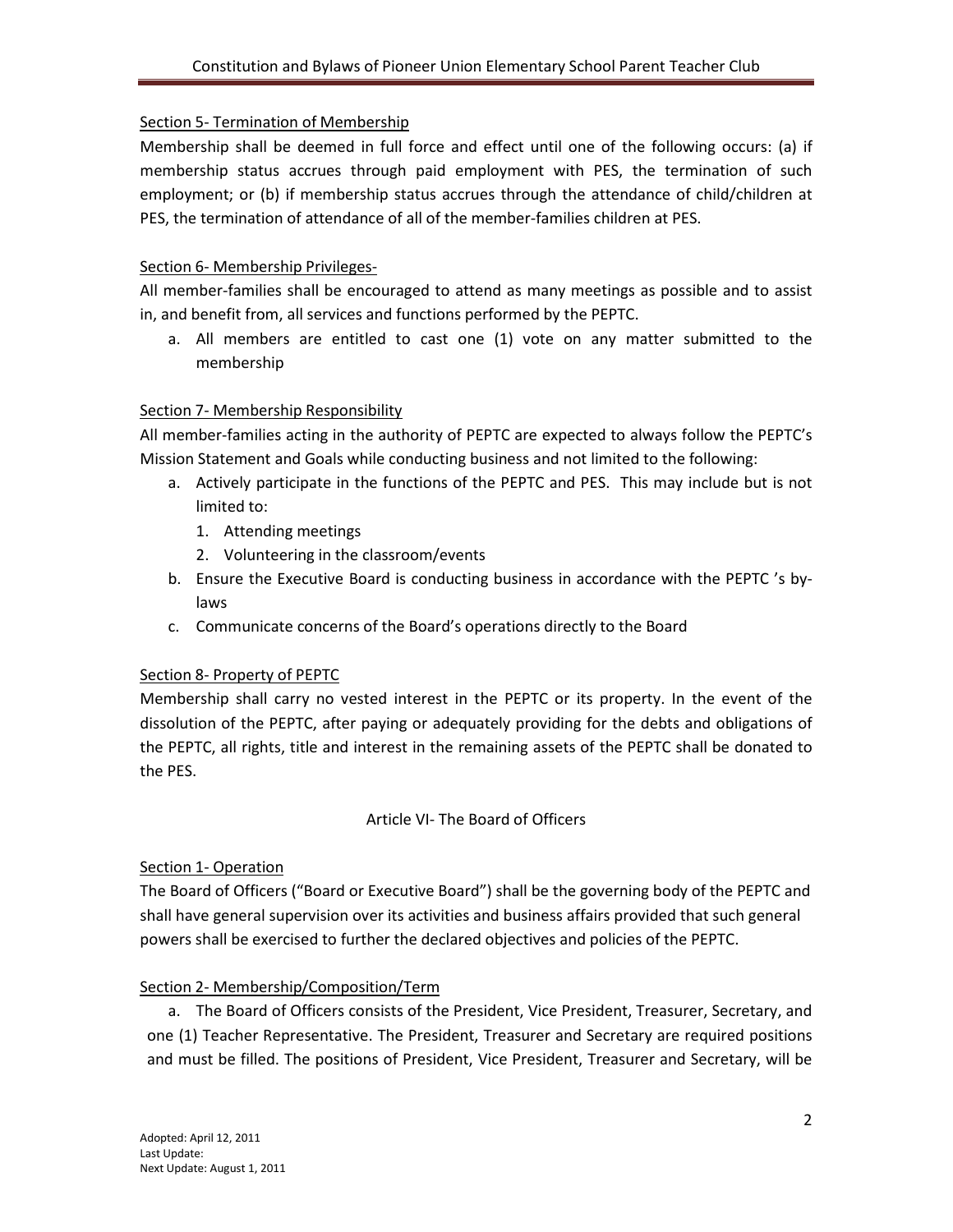voted into office by the PEPTC. The Teacher Representative positions will be appointed according to the guidelines established by the current principal.

- b. Officers shall assume their duties on July 1st. No person shall hold the same office for more than two (2) consecutive terms. Officers shall serve for terms of one year, or until successors are elected
- c. The Board of Officers, excluding the Teacher Representative, will be considered the Executive Board and all other member/officers will be considered part of the general PEPTC
- d. A board member may be dismissed from the board, by the remaining members of the board if he/she fails to report to the board for more than two (2) regularly scheduled PEPTC meetings and/or fails to perform his/her duties

# Section 3- Authority of Executive Board

The board, without prejudice to its general powers, and in addition to the powers specifically vested in it by the by-laws shall have the following powers:

- a. General supervision over the affairs and activities of the PEPTC
- b. Manage the funds and property of the PEPTC
- c. Ensure that expenditure of funds shall not be made over and above the approved budget. The board with a ¾ vote may modify the approved budget up to one hundred dollars (\$100), without the approval of the PEPTC. The board must report this change at the next meeting
- d. Create standing or special ad hoc committees, the board deems necessary to promote the objectives of the PEPTC and to carry on its work in the furtherance of such objectives
- e. Fill a vacancy in committee chairmanships during the school year
- f. Temporarily fill all vacancies in elected office, until the next regularly scheduled meeting of the PEPTC at which time a vote shall be taken to permanently fill the vacancy.
- g. Authorize payment of routine organizational bills, within the limits of the budget adopted by the PEPTC. Authorize payment of other non budgeted financial obligations not to exceed a total of SEVEN HUNDRED AND NO/OO DOLLARS (\$700), between meetings of the PEPTC, if the board deems it necessary

### Section 4- Responsibilities of Executive Board

The board, without prejudice to its general responsibilities, and in addition to the responsibilities specifically stated in the by-laws and job descriptions shall have the following responsibilities:

- a. Only conduct business in accordance with the PEPTC Mission Statement and Objectives (Article II & III)
- b. Encourage the involvement of all parents/guardians, teachers and support staff of PES without regard to race, color, national origin, citizenship, gender, religion,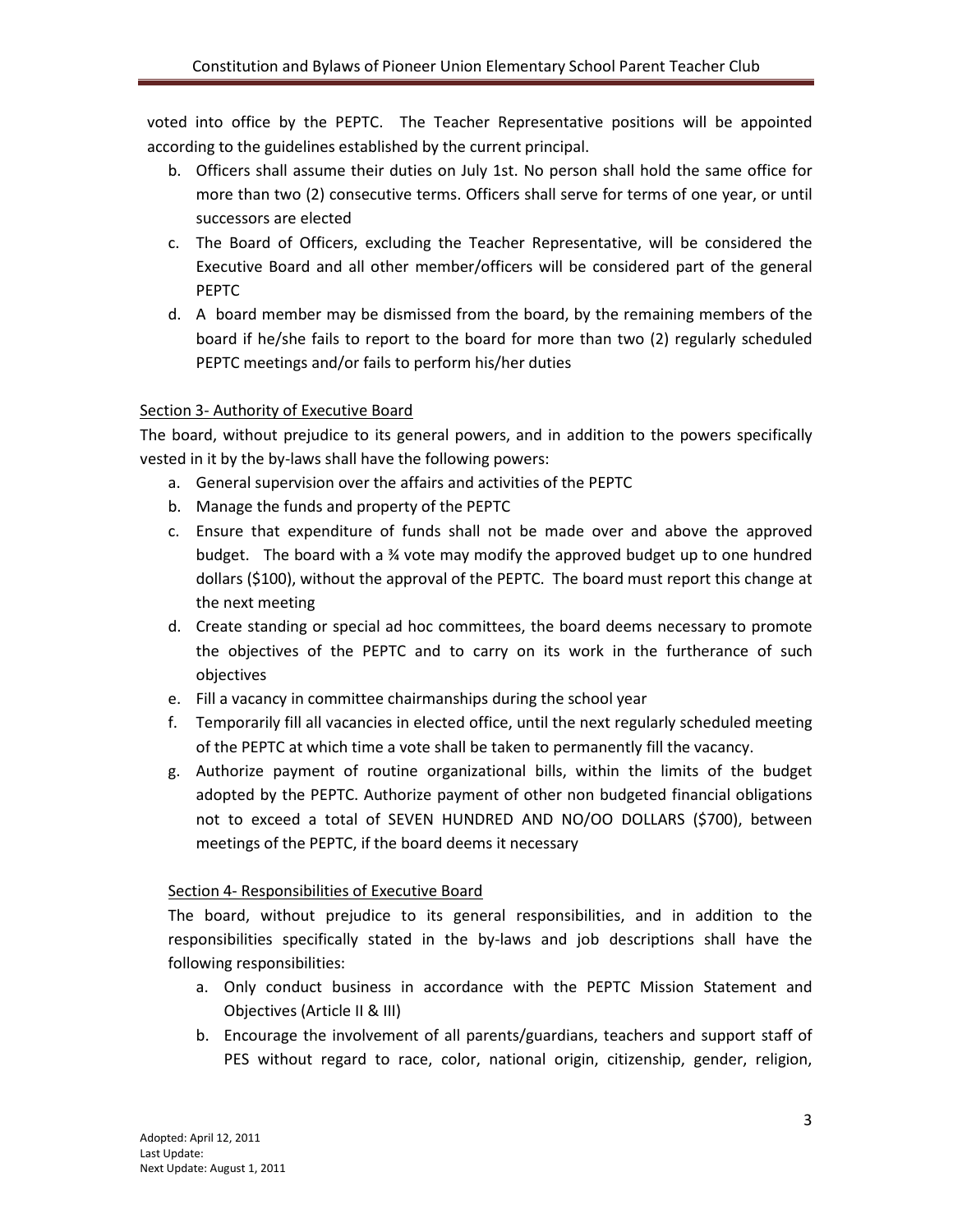economic status, age, disability, political beliefs, sexual orientation and marital or family status

- c. Present a status report (activities)at the regular meetings of the PEPTC
- d. Present a financial status report (Treasurer and On-going Budget) at the regular meetings of the PEPTC
- e. Must maintain a high level of professionalism while representing the PEPTC, PES, and/or Pioneer District

#### Article VII- Executive Board Job Descriptions

See attachment A (pages 8-10)

#### Article VIII- Meetings

The PEPTC shall have two (2) different types of meetings; General Association Meetings (PEPTC) and Executive Board Meetings (Board).

- a. PEPTC Meetings
	- 1. The PEPTC shall meet regularly, and the board shall be in attendance, not less than once a month during the school year. The board can cancel a meeting based upon the schedule of PES (i.e. Winter Break)
	- 2. The time and date of the meetings will be determined each year by the incoming board members and must be distributed to the PEPTC
	- 3. A quorum must be present to hold PEPTC Business (i.e. voting). A quorum is described as two (2) board members, one (1) teacher rep, and four (4) active members
		- If a quorum is present at the start of a meeting and then is no longer at the time of voting a majority vote of the required quorum is sufficient (i.e. 4 of 6 members)
- b. Executive Meetings
	- 1. The board shall meet regularly (as deemed by the board members) in order to conduct PEPTC business
	- 2. The time and date of the meetings will be determined by the board members
	- 3. A quorum must be present to hold official board business (i.e. voting). A quorum is described as three (3) board members
		- If a quorum is present at the start of a meeting and then is no longer at the time of voting a majority vote of the required quorum is sufficient (i.e. 2 of 3 members)

### Article IX- Finances

- a. The PEPTC's fiscal year will be from July  $1<sup>st</sup>$  to June  $30<sup>th</sup>$
- b. All funds of the PEPTC shall be maintained in the established EECU bank account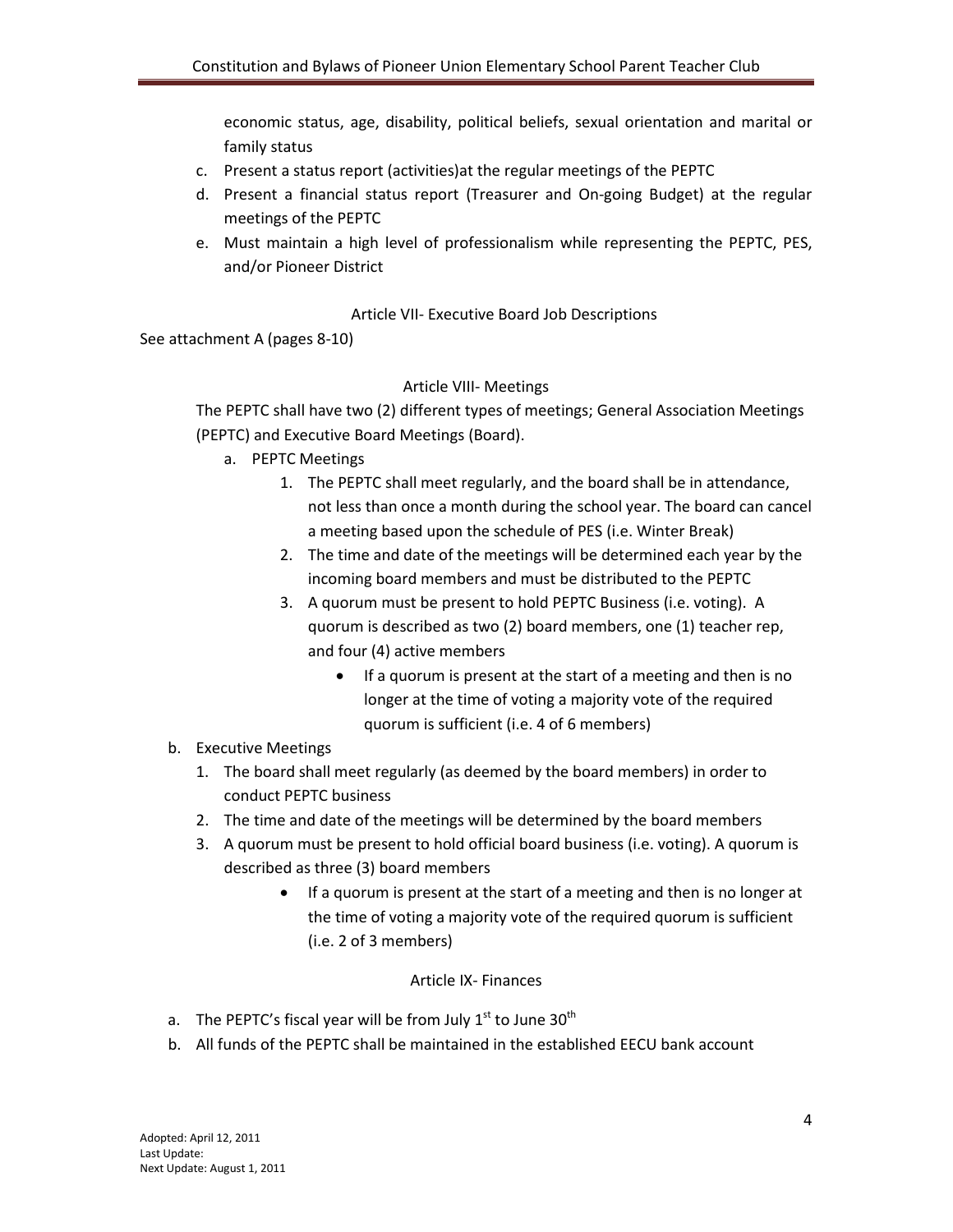- If the current board wishes to use a different banking institution, this matter must be presented to the PEPTC and voted upon. A majority vote is sufficient
- c. Authorized bank account signers shall be the PEPTC's President, Vice President and Treasurer
	- Those mentioned above must appear in person at the appropriate bank to have their names added to the account and must present a copy of the minutes where they were elected into office
	- All checks written from the PEPTC bank account must be signed by two(2) of the approved signers
	- Checks will not be pre-signed for emergency use
- d. A tentative budget shall be drafted in May for the newly elected board members. Upon start of their term the new board will review the budget, make any necessary changes, and present it at their first general meeting for approval
- e. Funds are to be requested of the PEPTC by submission of appropriate PEPTC requisition forms. Any request not approved on the annual budget must be approved in advance by the Executive Board (2/3 vote) and then by the PEPTC general membership (majority vote)
- f. Except for benevolent donations, all expenses paid through the PEPTC (including those budgeted) must have receipts or documentation of paid expenses for tax reporting
- g. The treasurer shall keep accurate records of any disbursements, income, and bank information at all times
- h. The treasurer shall prepare an annual financial statement at the end of the fiscal year
- i. A minimum balance of two thousand dollars (\$2000.00) shall remain in the bank account each year as a contingency fund to be passed to the new Executive Board in order to provide operating funds to begin activities for the next school year
- j. Daily, at the end of PEPTC events, all funds must be counted, documented and signed by two members of the committee or executive board members and placed in the PES Administration safe. The treasurer or designee will collect the funds for deposit into the PEPTC bank account
- k. Annually, the PEPTC must prepare and submit the appropriate tax forms to state and federal agencies as required
- l. Upon dissolution of the PEPTC, any remaining funds shall be used to pay outstanding bills, spent for the benefit of the school (majority vote) and/or donated to the PES Administration

### Article X- Operations/Policy

- a. The PEPTC shall be nonsectarian, non-partisan, and shall not endorse any person for public office.
- b. It shall not seek to direct the educational policy of the school.
- c. Not with standing any other provision of these by-laws, the PEPTC shall not carry on activities not permitted to be carried on by an association exempt from federal income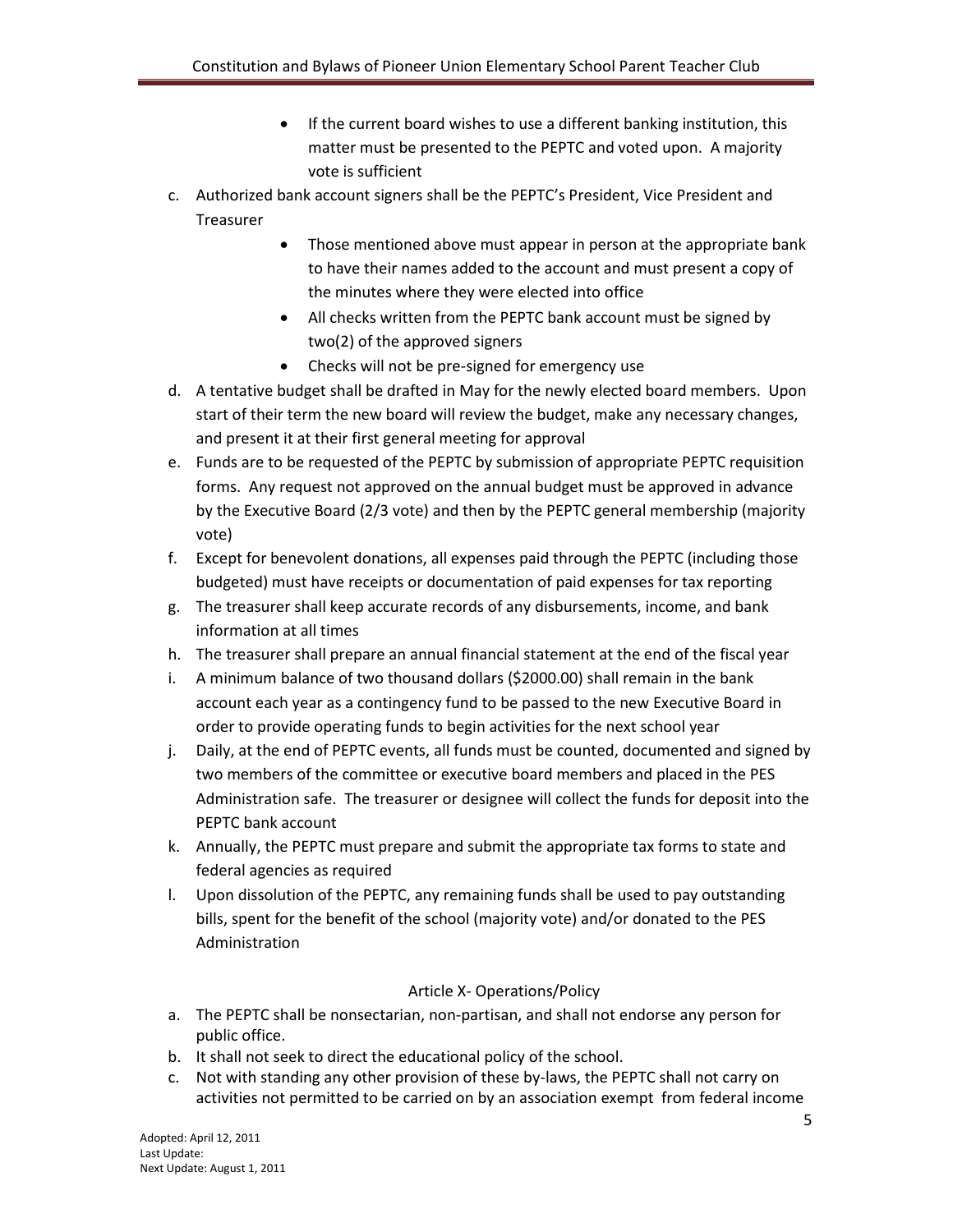tax under Section 501(c)(3) of the Internal Revenue Code, or corresponding section of any future federal tax code

- d. The PEPTC shall not enter into membership with other organizations except with the approval of the executive board
- e. No part of the net earnings of the PEPTC shall ensue to the benefit of, or be distributed to its members, officers, or other private persons. With the exception of, the PEPTC shall be authorized and empowered to pay reasonable compensation for services rendered and to make payments and distributions in furtherance of the purpose set forth in Article II and III hereof
- f. Business transacted at the Executive Board meetings shall not be discussed except with other board members, until the information is issued to the PEPTC or public by the approval of the Executive Board
- g. Every officer shall maintain a procedure book of their duties and have it available at each meeting. They must be prepared to turn them over to their successor such records, books, and other material pertaining to the office. A current copy of the bylaws shall be given to each officer and it is their duty to know what is contained in them
- h. The PEPTC records shall be kept in order at all times and should be available for review by any requesting member, tax preparer, IRS, or the California Franchise Tax Board

# Article XI- Nominations/Elections

- a. The Executive Board shall distribute a nomination form in March of each year for the following open positions:
	- 1. Offices of the Executive Board
	- 2. Chairman of established committees
- b. Nominations will be due to the PEPTC secretary no later than April  $1<sup>st</sup>$
- c. Executive Board elections will take place at the April PEPTC meeting, and may be held by a voice vote, show of hands, or secret ballot
- d. All nominees must be in attendance during the election meeting. The current PEPTC President will introduce the nominees
- e. A simple majority vote will appoint a new Executive Officer. If there is a tie a 2/3 vote from the Executive board will appoint a new officer
- f. Chairman nominations do not require a vote, just approval from the Executive Board

### Article XII- Standing Committees

- a. Standing committees shall be created and dissolved by the Executive Board as necessary, and are to be carried over each year. There shall be the following standing committee chairpersons to be appointed from the general membership or Executive Board:
	- 1. School Supply Drive
	- 2. Welcome Back Parent Social
	- 3. Fall Fundraiser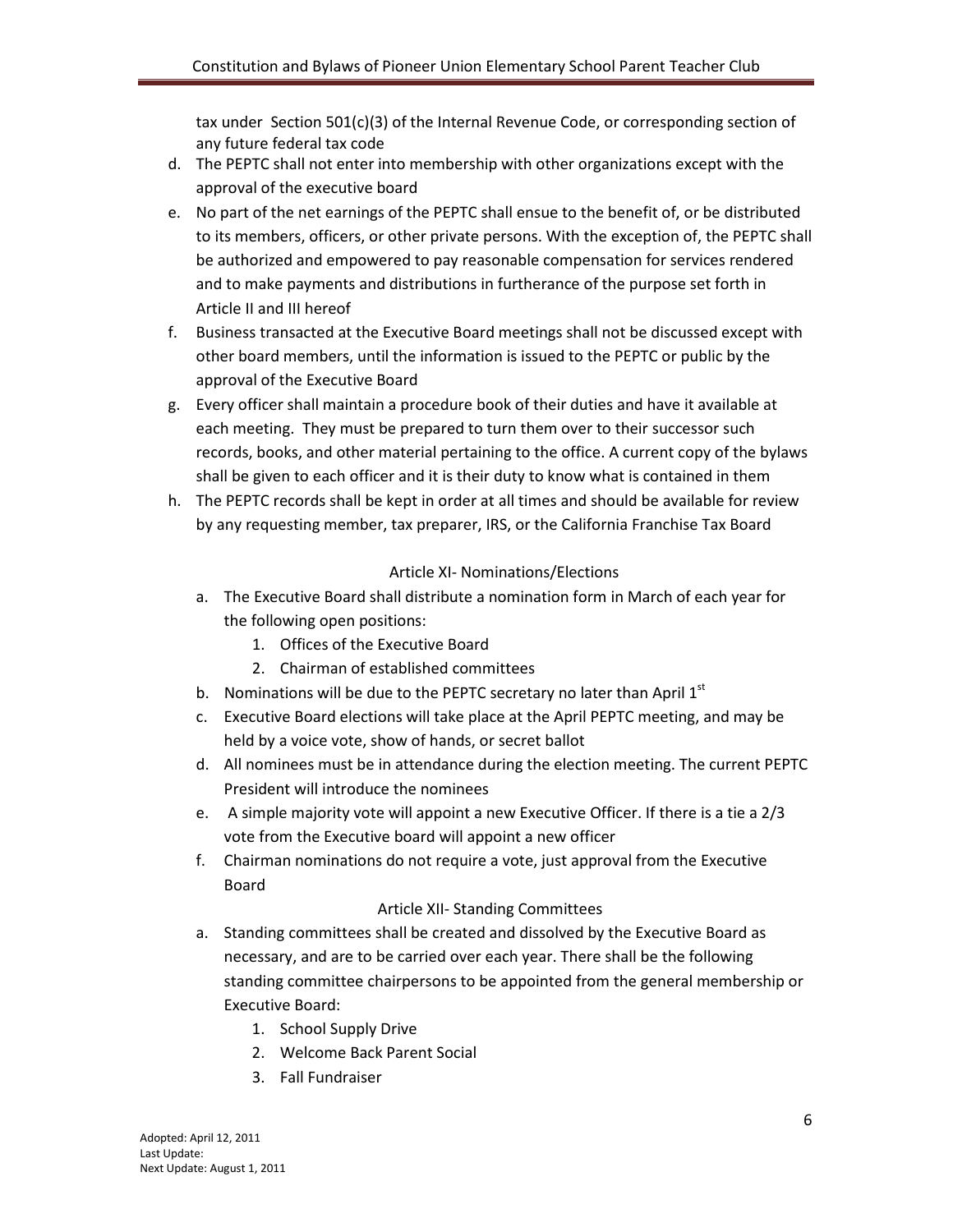- 4. Carnival
- 5. Trick or Treat Night
- 6. Donuts w/Dad
- 7. Santa Store
- 8. Panther Store
- 9. Marvelous Morning with Moms
- 10. Panther Pride Wear
- 11. Volunteer Coordinator
- 12. Book Fair
- b. Special committees may be created by the President, Executive Board, or members at a general meeting as deemed necessary to satisfy a specific short-term objective
- c. No committee work shall be undertaken without the consent of the Executive Board
- d. No unbudgeted purchases shall be made without prior approval of the Executive Board
- e. Annual reports shall be compiled by all chairperson of standing committees and filed with the president in duplicate, and copy kept in committee file
- f. Upon the expiration of the term of office, or in case of resignations, each chairperson shall turn over to the president, without delay, all records, books, and other material pertaining to their position

### Article XIII- Amendment

This constitution may be amended at any general meeting by two-thirds (2/3) majority vote, providing quorum is present

### Article XIV- Parliamentary Authority

"Robert's Rules of Order Newly Revised" shall govern this organization when the bylaws do not address an issue

### Article XV-Suspension of Bylaws

This constitution and bylaws may be suspended in case of emergency by unanimous vote of all present at a meeting at which quorum is present. An emergency is defined as anything requiring the immediate attention of the Board before the next scheduled meeting and shall be defined by the board as necessary

### Article XVI- Order of Business

- 1. Welcome Members
	- a. Call to order, flag salute
	- b. Reminder of sign in
	- c. Confirm Quorum
	- d. Review/Accept Minutes
	- e. Review/Accept Treasurer Report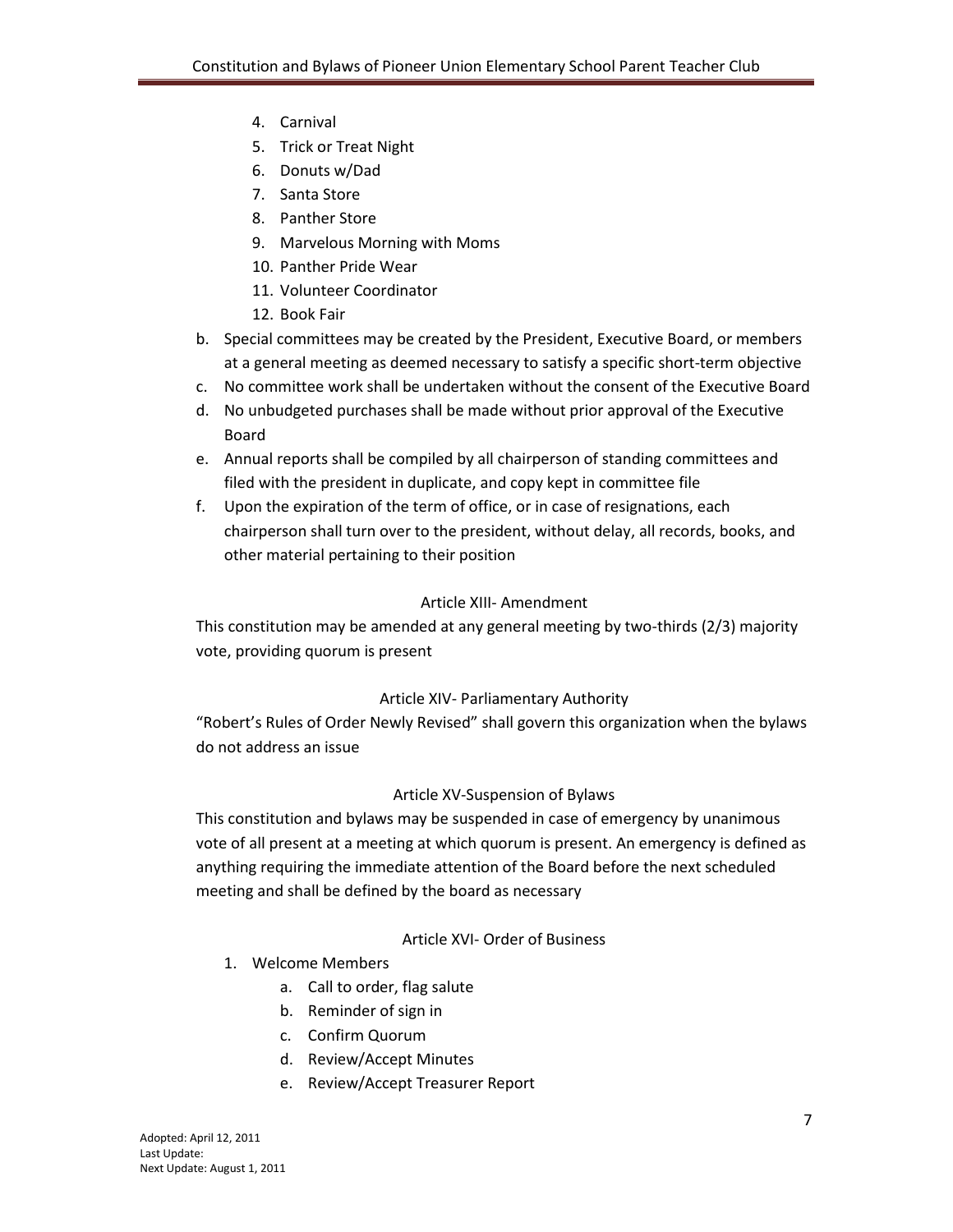- 2. Reports
	- a. BoxTop Report
	- b. Principal Report
	- c. Teacher's Report
- 3. Old Business
- 4. New Business
- 5. Adjournment

# Executive Board Job Description Attachment A

### President

The President will perform such duties as prescribed by these By-laws below and or other duties that may be assigned to him/her by the PEPTC or Executive Committee with his or her consent.

- 1. Presides at all PEPTC meetings
- 2. Presides at all Executive meetings
- 3. Assures adherence to all PEPTC By-laws
- 4. Coordinates PEPTC efforts and endeavors with the PES Principal
- 5. Maintains an open line of communication between home, school , and community
- 6. Attend Board of Education meetings, on a rotation basis with the other members of the Executive Board and report to the PEPTC on school board matters
- 7. Sign all documents and contracts requiring signature
- 8. When presiding, may only vote in cases where his/her vote would change the results
- 9. The President is an ex-officio member of each PEPTC committee and is responsible for overseeing the activities of all PEPTC committees. Responsible for obtaining reports from the Vice President on the activities of the committees which the Vice President is directly responsible to oversee
- 10. Work with the school principal regarding PEPTC event dates to be included in the school's annual calendar
- 11. Review all appropriate mail and forward to appropriate board members
- 12. Coordinates the work of the Officers and Committees of the PTC
- 13. Maintain a notebook in good order and enter a final report including recommendations to future officers and provides books from the other Executive Board members
- 14. Prepare an annual letter to the PES parents and school administration summarizing the accomplishments of the PEPTC during the past year
- 15. Elect committee members to the Auditing Commitee

### Vice President

The Vice President will perform such duties as prescribed by these By-laws listed below or other duties that may be assigned to him/her by the PEPTC or Executive Committee with his or her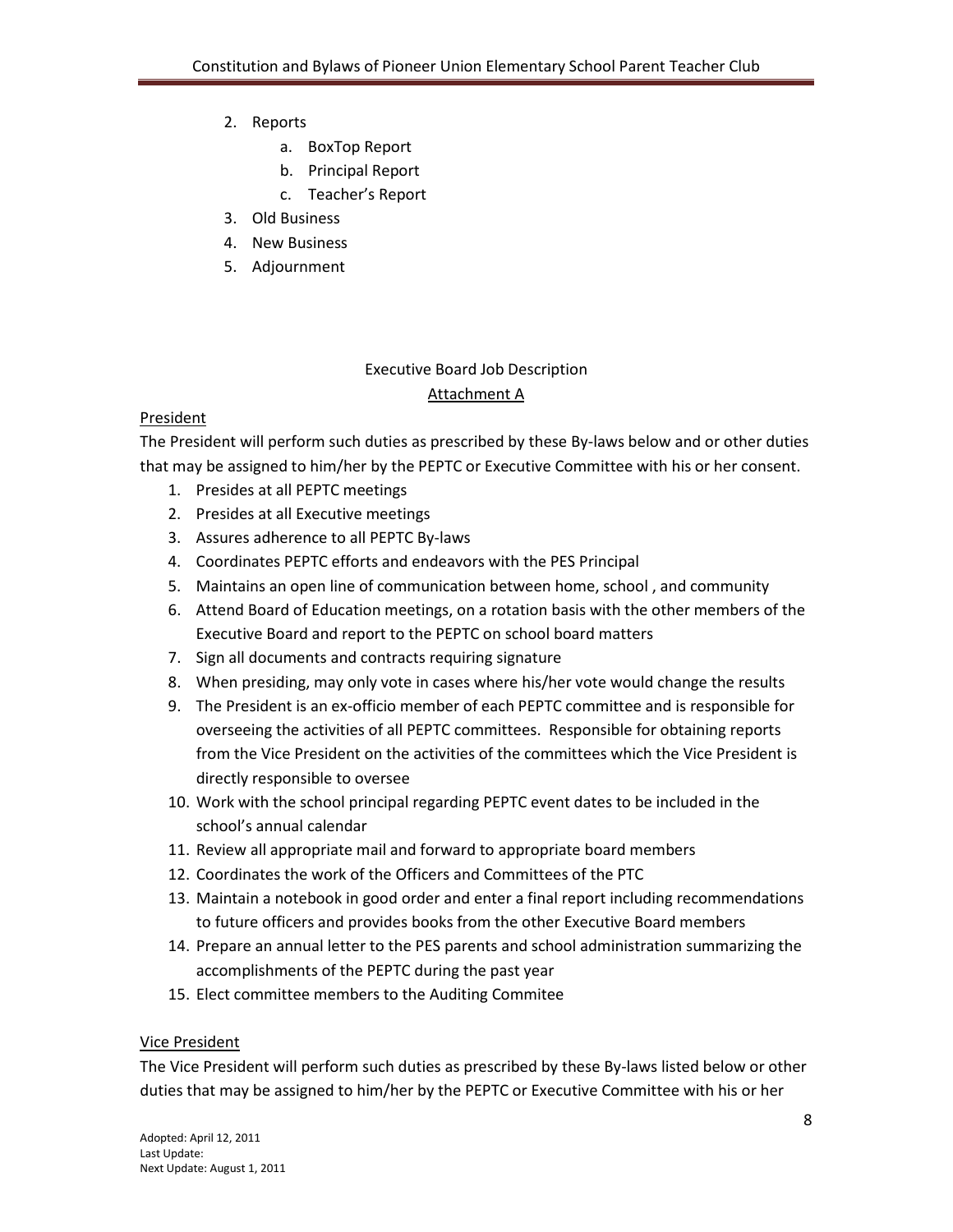consent. The Vice President shall act as an aid to the President and will perform the duties of the President in his/her absence

- 1. Regularly attend all PEPTC meetings
- 2. Regularly attend all Executive meetings
- 3. Aids the President and performs the President's duties in his/her absence
- 4. Maintains an open line of communication with the President
- 5. Attend Board of Education meetings, on a rotation basis with the other members of the Executive Board and report to the PEPTC on school board matters
- 6. The Vice President is an ex-officio member of each PEPTC committee and is responsible for overseeing the activities of all PEPTC committees and report them to the PEPTC
- 7. Be a joint authorized signee on the account
- 8. Maintain a notebook in good order and enter a final report including recommendations to future officers

### **Secretary**

The Secretary will perform such duties as prescribed by these By-laws listed below or other duties that may be assigned to him/her by the PEPTC or Executive Committee with his or her consent.

- 1. Regularly attend all PEPTC meetings
- 2. Regularly attend all Executive meetings
- 3. Records the minutes of all PEPTC minutes, where official business takes place
- 4. Reports the minutes of the previous PEPTC meeting at each monthly meeting
- 5. Prepares agenda, minutes and agenda packet for each monthly PEPTC meeting
- 6. Website Update- works with the PES principal to ensure all updates have been made
	- a) Must post approved minutes within 2 days of approval
	- b) Must post agenda 2 days prior to General PEPTC meeting
- 7. Attend Board of Education meetings, on a rotation basis with the other members of the Executive Board and report to the PEPTC on school board matters
- 8. Perform the duties of the President in the absence or disability of both the President and Vice President on an interim basis until an election can be held
- 9. Notify officers of their election and chairman of their appointments
- 10. Shall prepare any written communication required of the PEPTC with approval of the President (i.e. funding request, complaints, etc.)
- 11. Retain all PEPTC records on school premises for seven (7) fiscal years
- 12. Maintain and update an inventory of non-consumable property purchased with PEPTC funds (i.e. popcorn machine).
- 13. Shall prepare all PEPTC informational publications utilizing PES services (i.e. all calls, newsletter, etc.). The Executive Board and the Principal shall review all publications prior to being sent out
- 14. Keep the By-laws up to date as changes are made, and shall read and discuss parts of the By-laws at meetings, as necessary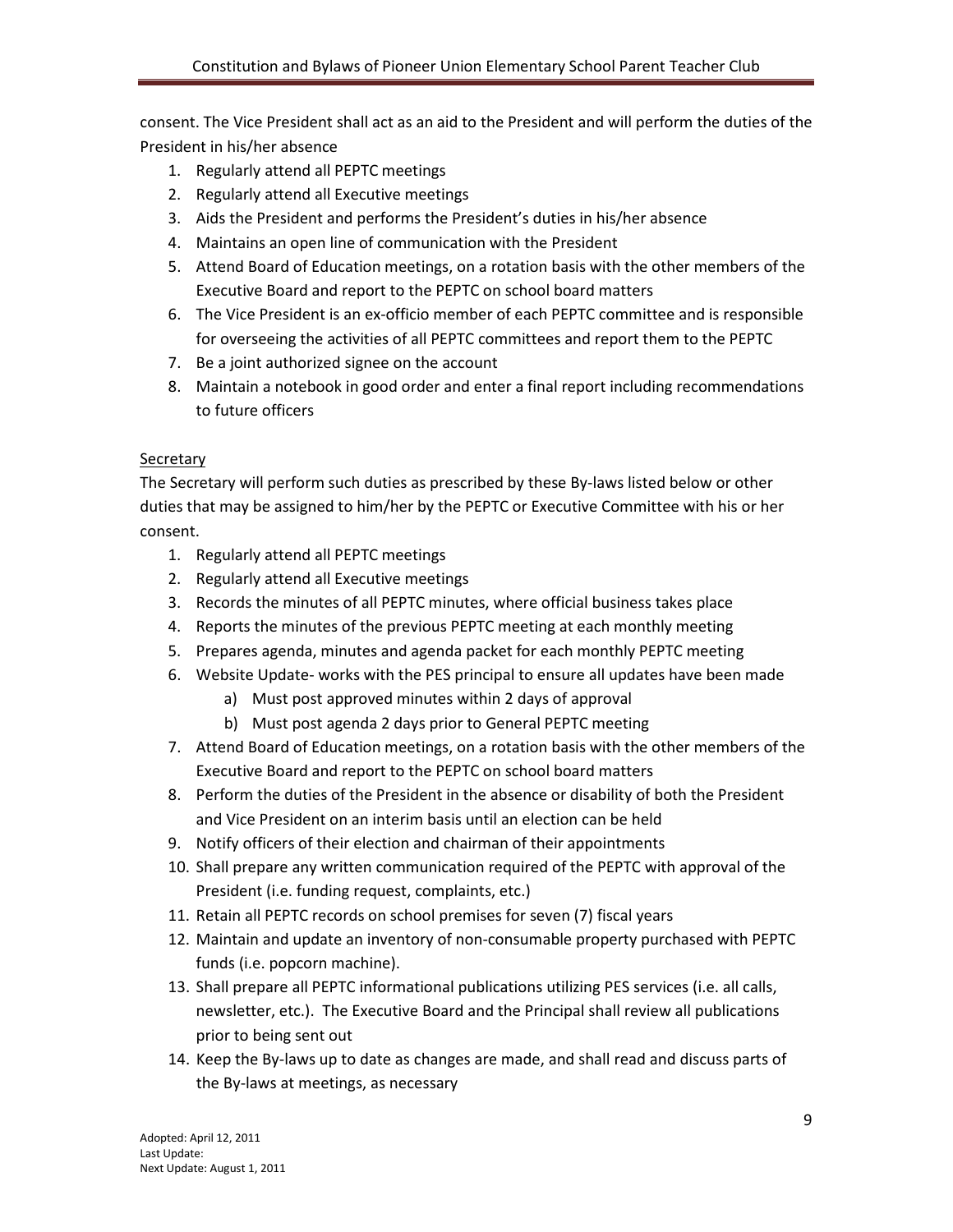- a) Secretary shall make suggested changes to the By-laws as needed, but must review them at least annually for accuracy
- 15. Shall give the Executive Board necessary advice in parliamentary procedure according to these by-laws (refer to Robert's Rules of Order if not specified in By-laws)
- 16. Maintains an open line of communication with the President and Vice President
- 17. Maintain a notebook in good order and enter a final report including recommendations to future officers

### Treasurer

The Treasurer will perform such duties as prescribed by these By-laws listed below or other duties that may be assigned to him/her by the PEPTC or Executive Committee with his or her consent.

- 1. Regularly attend all PEPTC meetings
- 2. Regularly attend all Executive meetings
- 3. Maintain such permanent books of account and records in a manner sufficient to establish the items of gross income, receipts, and disbursements of the PEPTC. Such books of account and records will at all times be open to inspection by the Executive Board
- 4. Sign all items required of the treasurer or in conjunction of the President
- 5. Presents an updated report at every PEPTC meeting
- 6. Makes updated, written reports of PEPTC funds available to PEPTC members upon request (within 48 hours)
- 7. Provides timely expenditures of PEPTC funds to accomplish approved activities and events
- 8. Makes all deposits, withdrawls, and transactions from the PEPTC account as needed
- 9. File such returns or other forms as may be legally required by the California Franchise Tax Board and/or the United States Internal Revenue Service and/or any other body that may legally require financial information from the PEPTC, and to maintain copies of the same for the period define by the relevant Statutes of Limitations
- 10. Prepare financial records for audit by an audit committee prior to close of the fiscal year
- 11. Attend Board of Education meetings, on a rotation basis with the other members of the Executive Board and report to the PEPTC on school board matters
- 12. Maintains an open line of communication with the President
- 13. Maintain a notebook in good order and enter a final report including recommendations to future officers

### Teacher Representative

The Teacher Representative will perform such duties as prescribed by these By-laws listed below or other duties that may be assigned to him/her by the PEPTC or Executive Committee with his or her consent